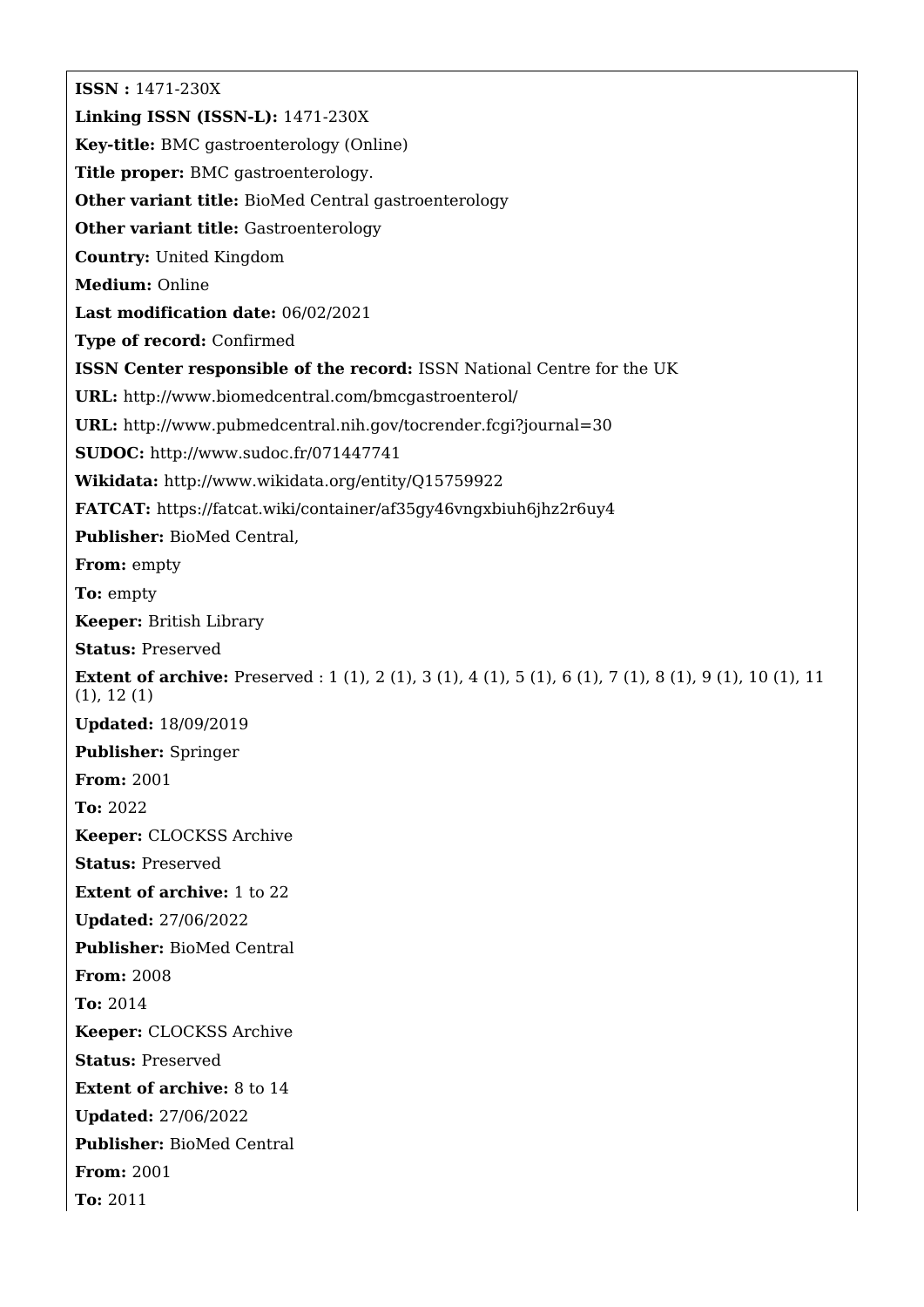**Keeper:** LOCKSS Archive **Status:** Preserved **Extent of archive:** 1 to 11 **Updated:** 27/06/2022 **Publisher:** Springer Science+Business Media **From:** 2012 **To:** 2018 **Keeper:** LOCKSS Archive **Status:** Preserved **Extent of archive:** 12 to 18 **Updated:** 27/06/2022 **Publisher:** Springer Science+Business Media **From:** 2019 **To:** 2019 **Keeper:** LOCKSS Archive **Status:** In Progress **Extent of archive:** 19 **Updated:** 27/06/2022 **Publisher:** Springer customer Service Center GmbH **From:** 2010 **To:** 2021 **Keeper:** National Digital Preservation Program, China **Status:** Preserved **Extent of archive:** Preserved : 1; 2; 11; 12; 13; 14; 15; 16; 17; 18; 19; 21 **Updated:** 12/04/2022 **Publisher:** BioMed Central **From:** 2001 **To:** 2014 **Keeper:** National Library of the Netherlands **Status:** Preserved **Extent of archive:** Preserved : 1; 2; 3; 4; 5; 6; 7; 8; 9; 10; 11; 12; 13; 14 **Updated:** 19/06/2022 **Publisher:** BioMed Central **From:** 2001 **To:** 2022 **Keeper:** Portico **Status:** Preserved **Extent of archive:** Preserved : 1; 2; 3; 4; 5; 6; 7; 8; 9; 10; 11; 12; 13; 14; 15; 16; 17; 18; 19; 20; 21; 22 **Updated:** 04/06/2022 **Publisher:** empty